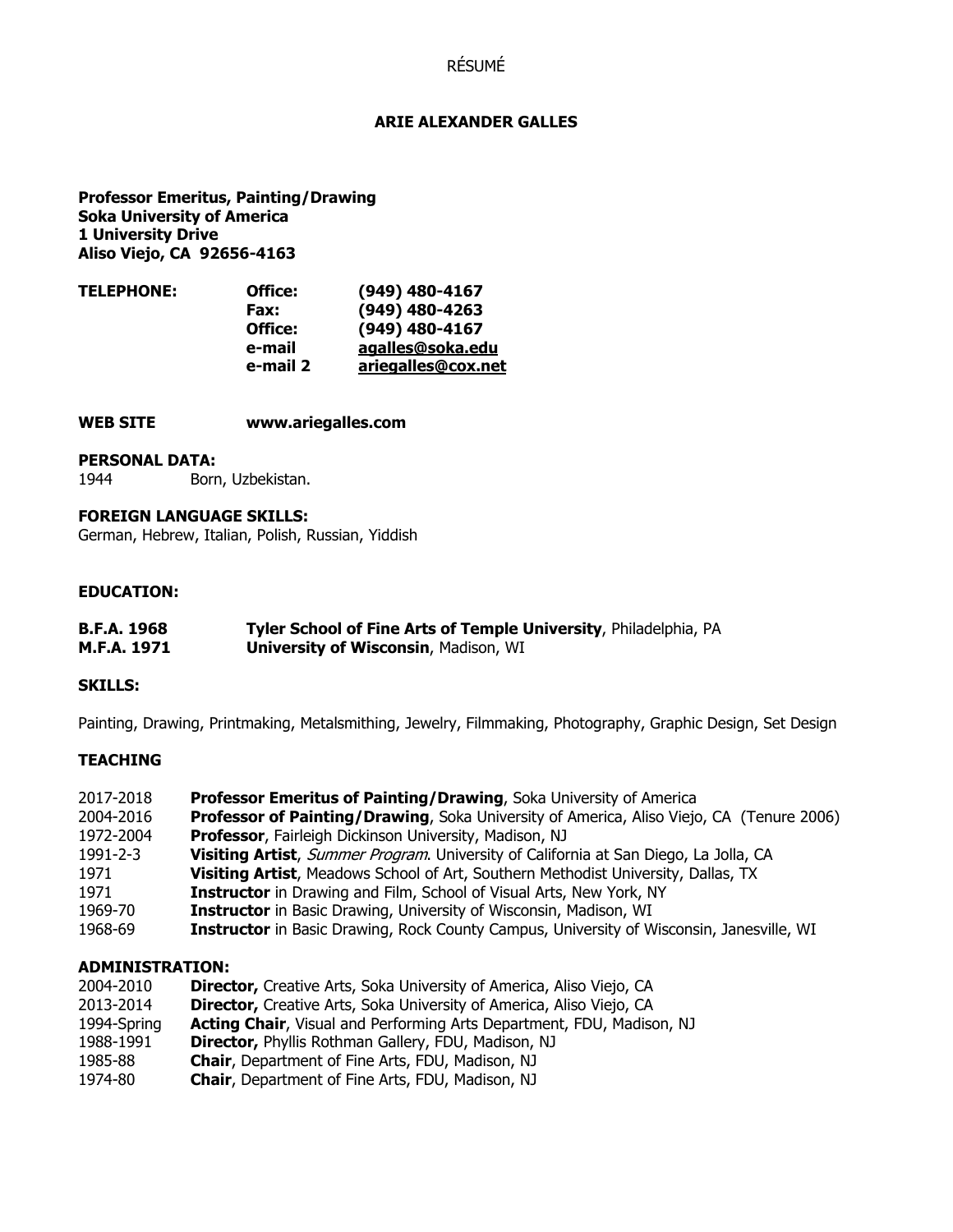### **SOLO SHOWS: ("Fourteen Stations"/"Hey Yud Dalet")**

- 2019 UPCOMING 2019 **Jewish Museum of Florida**, Miami Beach, FL (Fall/Winter) "Fourteen Stations/Hey Yud Dalet" suite of Charcoal Drawings
- 2018 **Tolerance Education Center**, Rancho Mirage, CA (March 12 June 1, 2018) "Fourteen Stations/Hey Yud Dalet" suite of Charcoal Drawings. Lecture/Presentation on March 12, 2018.
- 2014 **Northern Arizona University Art Museum**, Flagstaff, AZ One of two solo shows comprising "Wounded Landscapes: Post Holocaust Drawings, Artist's Books and Paintings" (March 11, 2014-April 26, 2014)
- 2011 **Founders Hall Gallery,** Soka University of America, Aliso Viejo, CA (Sept. 8, 2011-Jan. 6, 2012)
- 2008 **Edison College,** Naples, FL
- 2007 **Mizel Art Cente**r, Denver, CO
- 2006 **Founders Hall Gallery,** Soka University of America, Aliso Viejo, CA (Feb.16-Apr. 28)
- 2004/5 **Florida Holocaust Museum**, St. Petersburg, FL (October 2004-January 2005)
- 2003 **Schmidt Gallery, Florida Atlantic University**, (January 30-May 15, 2003) Boca Raton, FL
- 2002 **Morris Museum**, (August 20-November 12) Morristown, NJ
- 1999 **Rockefeller Arts Center Gallery, State University College**, Fredonia, NY
- 1999 **Katherine Nash Gallery, University of Minnesota**, Minneapolis, MN
- 1999 **Holocaust Museum & Learning Center**, St. Louis, MO
- 1998 **County College of Morris**, Randolph, NJ
- 1998 **Tyler Gallery, SUNY at Oswego**, Oswego, NY
- 1998 **Freyberger Gallery, Penn State University**, Reading, PA
- 1996 **Bergen Museum of Art and Science**, Paramus, NJ
- 1996 **Morris Museum**, Morristown, NJ

### **GROUP SHOWS: ("Fourteen Stations"/"Hey Yud Dalet" and thematically related works)**

- 2018 **R. Blitzer Gallery**, Santa Cruz, CA. "5th annual Catamaran art exhibition," an exhibition of artists who had fine art images appearing in one of the 2017 quarterly issues of *Catamaran* magazine. (May 3-26, 2018)
- 2018 **Cooper Union**, NYC, NY"BANEFUL MEDICINE" (April 2-May 11, 2018) Included: "Hippocratic Oath" IV Charcoal Drawing. Panelist, Medicine After the Holocaust, (April 24, 2018)
- 2018 **Cococino Center for the Arts**, Flagstaff, AZ (April 7 June 9, 2018)) "Echoes of Loss: Artistic Responses to Trauma" Included: 8 Woodcuts from the "Fourteen Stations/Hey Yud Dalet" corollary suite.
- 2017 Mastering Death: Artistic Perspectives: Contemporary Artists on Medical Ethics from the Nazi Doctors' Trial to the Present" **Medical University of Vienna**, Vienna, Austria, (March 2 – April 1, 2017)
- 2016 "Artists Respond to Nazi Medicine and its Legacy" **National Technical Museum**, Prague, Czech Republic; **National Museum of the History of Medicine**, Kiev, Ukraine; and **Holocaust Memorial Center**, Budapest, Hungary. (April 28 – July 31, 2016) The exhibition was sponsored by the Center for Medicine After the Holocaust, CMATH
- 2011 "You First" **Orange County Center for Contemporary Art**, Santa Ana, CA October-1-through 30th 2011
- 2011 "Contested" **Hillel at the University of Wisconsin**, Madison, WI (April)
- 2010 "Searching for God" **The Wayne and Geraldine Kuhn Fine Arts Gallery at The Ohio State University,** Marion, OH February 17th through March 18th, 2010
- 2009 "Remains to be Seen: A Multi-Media Exploration of the Subject of Genocide" **Lennox Contemporary**  Gallery. Toronto, ON, Canada. May 28th to June 7<sup>th</sup> 2009. Seven preparatory drawings for Galles' "Fourteen Stations/Hey Yud Dalet Suite" were exhibited. The exhibition, curated by Rhonda Corvese, was sponsored by The International Institute for Genocide and Human Rights Studies (A Division of the Zoryan Institute).

### **SOLO SHOWS: Reflected Light Paintings, Paintings, Drawings and other works**

- 2016 **The Kościuszko Foundation**, NYC, NY "Powrót/Return" suite (June)
- 2014 **Krishnamurti Foundation of America**, Ojai, CA "PepperTree" suite (May 10-August 14, 2014)
- 2011-2 **Soka University of America**, Aliso Viejo, CA **"Heartland II"** September 8, 2011-January 8, 2012
- 1993 **County College of Morris**, Randolph, NJ
- 1992 **St. Lifer Gallery**, Summit, NJ
- 1989 **New Jersey State Museum**, Trenton, NJ
- 1986 **The Arts Center**, Southbridge, MA
- 1983 **Ben Shahn Gallery**, William Paterson College, Wayne, NJ
- 1982 **O.K. Harris Works of Art**, New York, NY
- 1981 **O.K. Harris West**, Scottsdale, AZ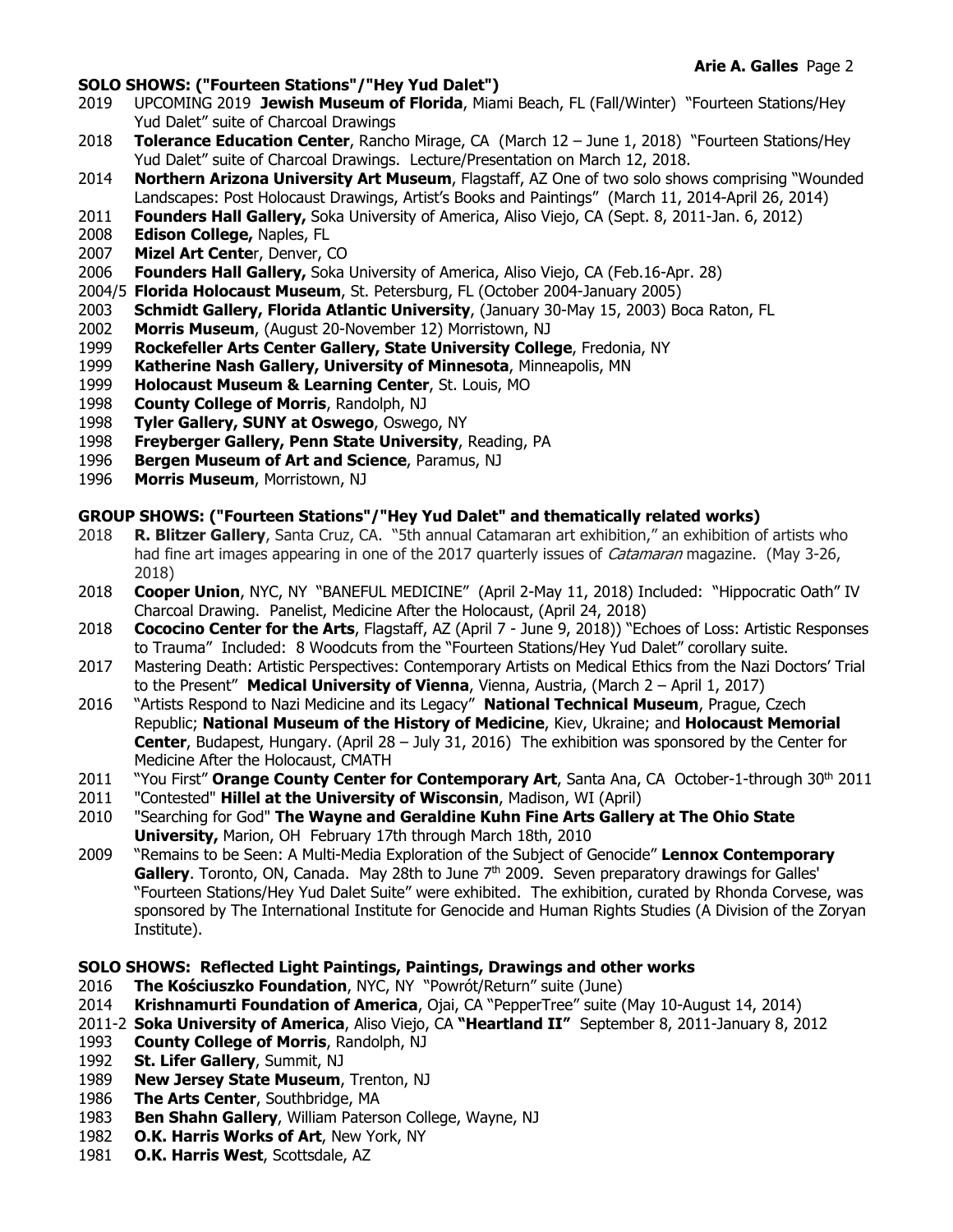- 1980 **O.K. Harris West**, Scottsdale, AZ
- 1979 **Zolla Lieberman Gallery**, Chicago, IL
- 1979 **O.K. Harris Works of Art**, New York, NY
- 1977 **O.K. Harris Works of Art**, New York, NY
- 1971 **Brittingham Gallery, Madison Art Center**, Madison, WI
- 1970 **University of Wisconsin**, Janesville, WI
- **Marathon County Center**, **University of Wisconsin**, Wausau, WI
- 1969 **University of Wisconsin**, Janesville, WI **Union Gallery**, University of Wisconsin, Madison, WI

## **GROUP SHOWS: Reflected Light Paintings, Paintings, Drawings and other works**

- 2018 The Tiny Biennale: "Notte/Night" **Gallery of Art at Temple University,** Rome, Italy. (March-April, 2018) Included: "Città di notte" Mixed-Media Drawing
- 2018 "Music For Your Eyes," **Orange County Center for Contemporary Art (OCCCA)**, Santa Ana, CA (February 3 – March 10, 2018) Included: Reflected-Light Painting "Disco-Bolus"
- 2011 "Memento Mori: Remember Your Mortality" **Oceanside Museum of Art**, Oceanside, CA
- 2010 "Revisiting Beauty" **OCCCA,** Santa Ana, CA
- 2008 "My Father's Party is Busted" **BC Space Gallery**, Laguna Beach, CA
- 2006 "OsCene" **Laguna Art Museum,** Laguna Beach, CA "For Shame" **BC Space Gallery**, Laguna Beach, CA
- 2005 "Group Dynamics" **Contemporary Art at the Mill Gallery**, Lafayette, NJ
- 2003 "Take Out" **Dieu Donné Gallery**, New York, NY
- "Earth Works Now" **Hugh Desert Nature Museum**, Yucca Valley, CA
- 2002 "Artists and Collaborators" (with Jerome Rothenberg) **Dieu Donné Gallery**, New York, NY
- 2001 "From the Hands of the Maker: Artists' Unique Books" (Nationally Recognized Jewish Artists Create Handmade Books) **Temple Judea Museum**, Elkins Park, PA Exhibition dates: January 14-March 25
- 2000 Crimes Against Humanity: Contemporary Artists Confront the Legacy of the German Army and World War II. **The Humanities Gallery**, The Cooper Union, New York, NY
- 1999 Veiled Time, **Brookdale Community College**, Lincroft, NJ
- 1997 Art Link: NJ artists Miniature Golf Course, **Morris Museum**, Morristown, NJ
- 1997 Artistic License, Nabisco Gallery, East Hanover, NJ
- 1995 Small Works, **Chuck Levitan Gallery**, New York, NY
- 1994 The Faculty Invites, Raritan Valley Community College, Somerville, NJ
- 1994 Art: New Jersey, **Ben Shahn Gallery**, William Paterson College, Wayne, NJ
- 1993 93 Wishes and Greetings for '94, **Steinbaum/Krauss Gallery**, New York, NY
- 1992 Painting: New Jersey, **Ben Shahn Gallery**, William Paterson College, Wayne, NJ
- 1991 Five, **Blackwell St. Center For the Arts**, Dover, NJ.
- 1990 20th Century Landscape: The Artist's Vision, **Schering Plough Gallery**, Madison, NJ
- 1990 The Art of Fashion, **Bernice Steinbaum Gallery**, New York, NY
- 1989 Summer Showcase, **Jack Gallery**, New York, NY
- Colors, Forms and Shapes, **St. Lifer Gallery**, Summit, NJ
- 1988 Art as Science, **The Squibb Gallery**, Princeton, NJ Open Gates, **Abraham Goodman Gallery**, New York, NY Galles, Volk, Smith, **Schering-Plough Gallery**, Madison, NJ
- 1986 Group Invitational Exhibit, **Blackwell St. Gallery**, Dover, NJ
- 1985 Small Gems, **Blackwell St. Gallery**, Dover, NJ
- 1983 Summer Exhibition, **O.K. Harris West**, Scottsdale, AZ
- 1981 Collectors Gallery Exhibit, **McNay Institute**, San Antonio, TX
- 1980 Five Decades, **Elvehjem Museum of Art**, Madison, WI Contemporary Painting, **Delaware Museum**, Wilmington, DE Abstract, Material, Pictorial, Illusionism, **O.K. Harris West**, Scottsdale, AZ New Work by Gallery Artists, **Zolla/Lieberman Gallery**, 356 West Huron, Chicago, IL O.K. Harris Summer Gallery Artists Show, **O.K. Harris Works of Art**, New York, NY
- 1979 Group Show, **Zolla/Lieberman Gallery**, 230 West Huron, Chicago, IL Collectors Choice, **Mississippi Museum of Art**, Jacksonville, MI Group Show , **Irving Gallery**, Palm Beach, FL
- 1979 Group Show , **North Texas State University**, Denton, TX